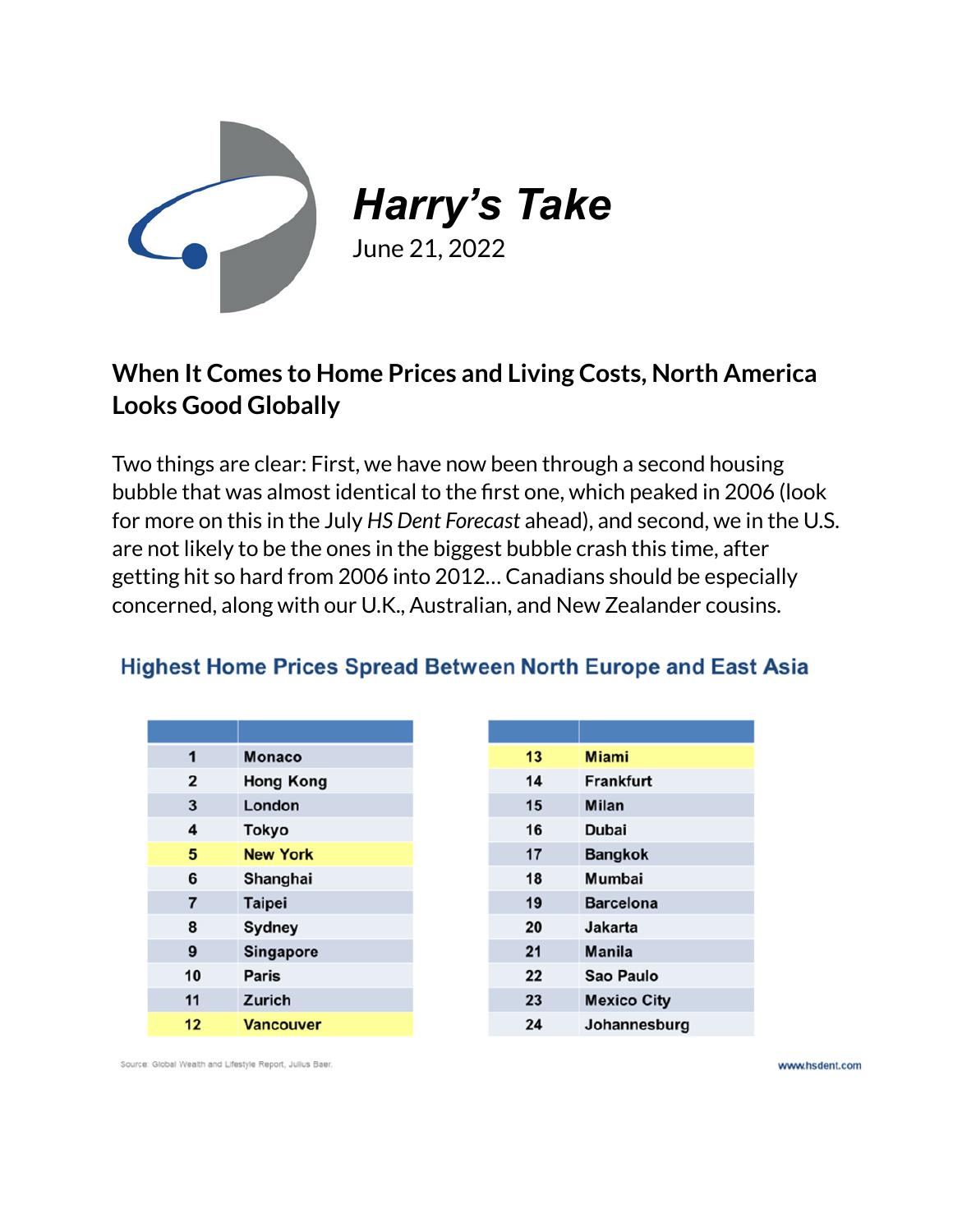This chart simply looks at home costs in major cities around the world. Americans are not at the top of the bubble this time. Not surprisingly, No. 1 is the small, highly affluent country of Monaco. East Asia dominates the top five: Hong Kong is No. 2 and Tokyo is No. 4. London is No. 3 and New York is No. 5. I am curious as to why L.A. was not included in this analysis.

Even though China, as a large country, has the highest ratio of real estate prices to income, Shanghai only comes in sixth here, followed by Taipei at No. 7. Sydney, Australia, comes in at No. 9, because of higher income overall than other countries in East Asia. Vancouver, Canada (my favorite city in North America), is No. 12, and my former home, Miami, is No. 13.

| $\mathbf{1}$   | Shanghai         |
|----------------|------------------|
| $\mathbf{2}$   | London           |
| 3              | <b>Taipei</b>    |
| 4              | <b>Hong Kong</b> |
| 5              | <b>Singapore</b> |
| 6              | Monaco           |
| $\overline{7}$ | Zurich           |
| 8              | <b>Tokyo</b>     |
| 9              | <b>Sydney</b>    |
| 10             | Paris            |
| 11             | <b>New York</b>  |
| 12             | Sao Paulo        |

## **Total Cost of Living Tends To Be Highest in East Asia, Then Europe**

Source: Global Wealth and Lifestyle Report, Julius Baer.

www.hsdent.com

When we look at the overall ratio of living costs to income, North America comes out even better. Not surprisingly, Shanghai is at the top here, with high costs combined with lower incomes. Second is London, with the highest ratio in the Western world, followed by Taipei in Taiwan, Hong Kong, and Singapore. So, among the top five, four are in East Asia. Sydney comes in at No. 9 again, same as for home prices, and New York is only No. 11. Miami is No. 18 and, surprisingly, Vancouver is No. 20.